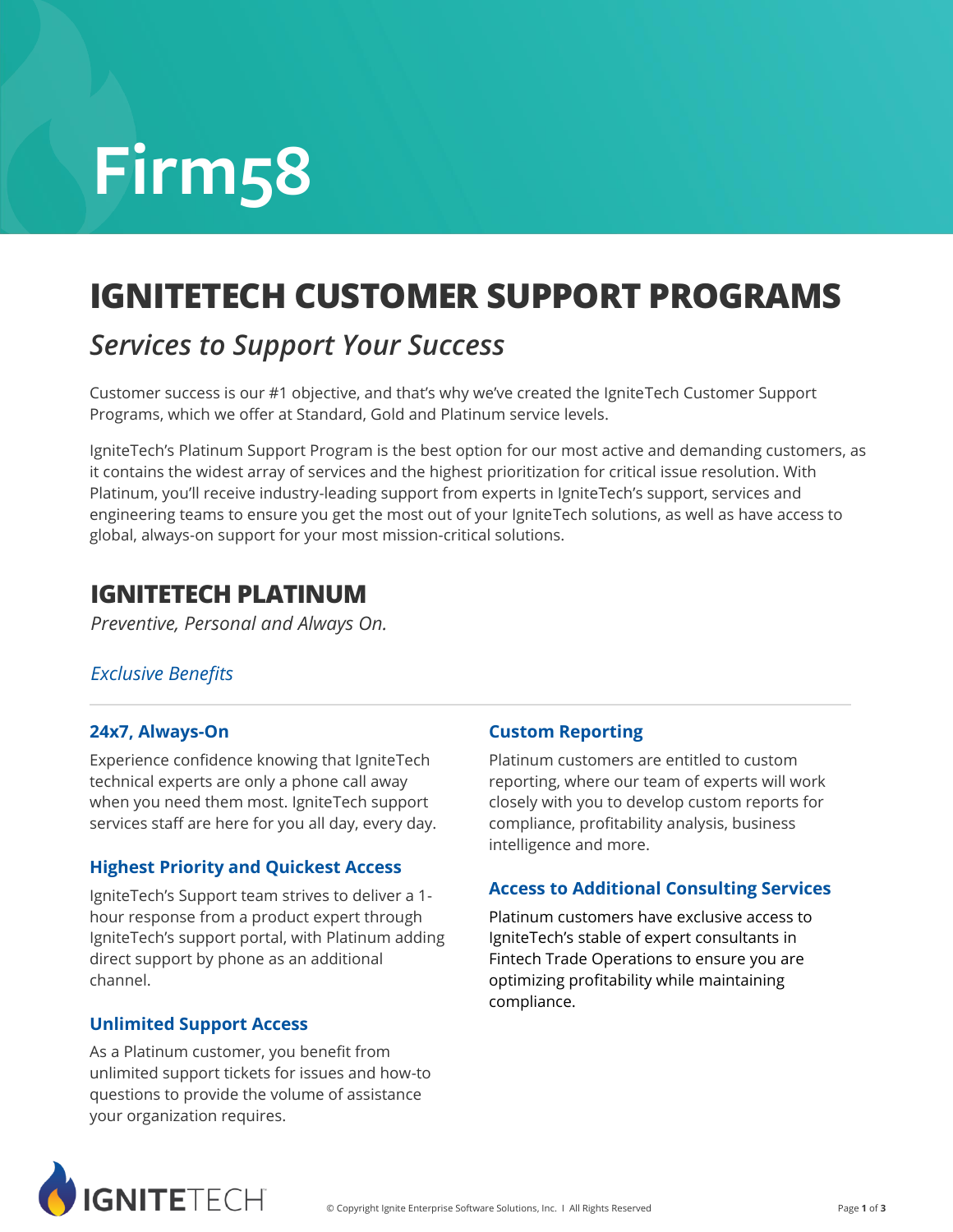## **IGNITETECH CUSTOMER SUPPORT PROGRAMS**

| <b>SUPPORT ACCESS</b>                       | <b>STANDARD</b>       | GOLD                  | <b>PLATINUM</b>       |
|---------------------------------------------|-----------------------|-----------------------|-----------------------|
| Support availability (phone support hours)  | <b>Business Hours</b> | <b>Business Hours</b> | 24 X 7                |
| Response time goals for severity 1 issues   | 24 hours              | 4 hours               | 1 hour                |
| Web-based ticketing (# of tickets per year) | 12                    | 24                    | Unlimited             |
| <b>Support Channel Access</b>               | Email & Web           | Email & Web           | Email, Web &<br>Phone |

| <b>PRODUCT ACCESS</b>                           | <b>STANDARD</b>          | <b>GOLD</b>  | PLATINUM       |
|-------------------------------------------------|--------------------------|--------------|----------------|
| Hot Fix and Update releases                     |                          | $\mathcal C$ | $(\checkmark)$ |
| <b>Custom Reporting</b>                         | $\overline{\phantom{0}}$ |              | $(\checkmark)$ |
| Access to IgniteTech's Industry Consulting Team | $\overline{\phantom{m}}$ |              | $(\checkmark)$ |

| <b>SUCCESS BENEFITS</b>                       | <b>STANDARD</b> | GOLD          | <b>PLATINUM</b> |
|-----------------------------------------------|-----------------|---------------|-----------------|
| Participation in IgniteTech Unlimited Program | $(\checkmark)$  | ৻৵            | $(\checkmark)$  |
| <b>Customer Success Program</b>               |                 | $\mathcal{S}$ | $(\checkmark)$  |